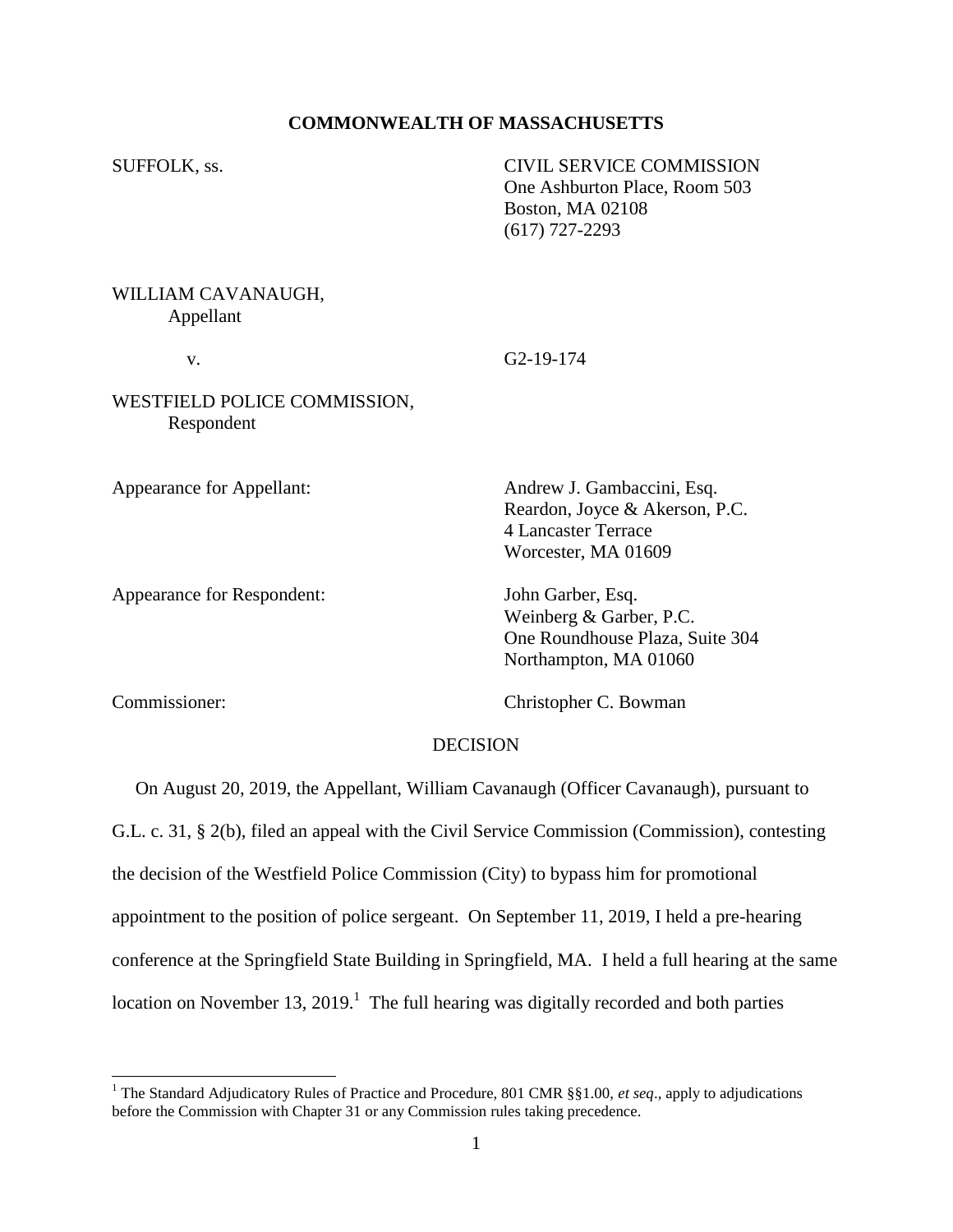received a CD of the proceeding.<sup>2</sup> On December 20, 2019, the parties submitted post-hearing briefs in the form of proposed decisions.

## **FINDINGS OF FACT:**

Thirty-seven exhibits were entered into evidence at the full hearing (Respondent Exhibits 1-

13 (Exhibits R1-R13) and Appellant Exhibits 1-24 (Exhibits A1-A24). Exhibits R5 and R6, the personnel files of the Appellant and the selected candidate, were marked as confidential. Based on the documents submitted and the testimony of the following witnesses:

*For the City:*

 $\overline{a}$ 

- Lawrence Valliere, Chief, Westfield Police Department;
- Felix Otero, Commissioner, Westfield Police Commission;
- Leonard Osowski, Commissioner, Westfield Police Commission;
- Michael McCabe, Captain, Westfield Police Department;

# *For Officer Cavanaugh:*

■ William Cavanaugh, Appellant;

and taking administrative notice of all matters filed in the case and pertinent statutes, regulations,

case law and policies, and reasonable inferences from the evidence, I find the following:

1. The City of Westfield, located in Hampden County in Western Massachusetts, has a

population of approximately 41,000. A three-member Police Commission serves as the

Appointing Authority for the City's Police Department.

[\(https://www.cityofwestfield.org/242/Demographics\)](https://www.cityofwestfield.org/242/Demographics)

2. The City's Police Department is comprised of a chief, two captains, five lieutenants, nine sergeants, sixty-four full-time police officers and ten reserve police officers. (Exhibit A2)

 $2<sup>2</sup>$  If there is a judicial appeal of this decision, the plaintiff in the judicial appeal would be obligated to supply the court with a transcript of this hearing to the extent that he/she wishes to challenge the decision as unsupported by the substantial evidence, arbitrary and capricious, or an abuse of discretion. If such an appeal is filed, this CD should be used to transcribe the hearing.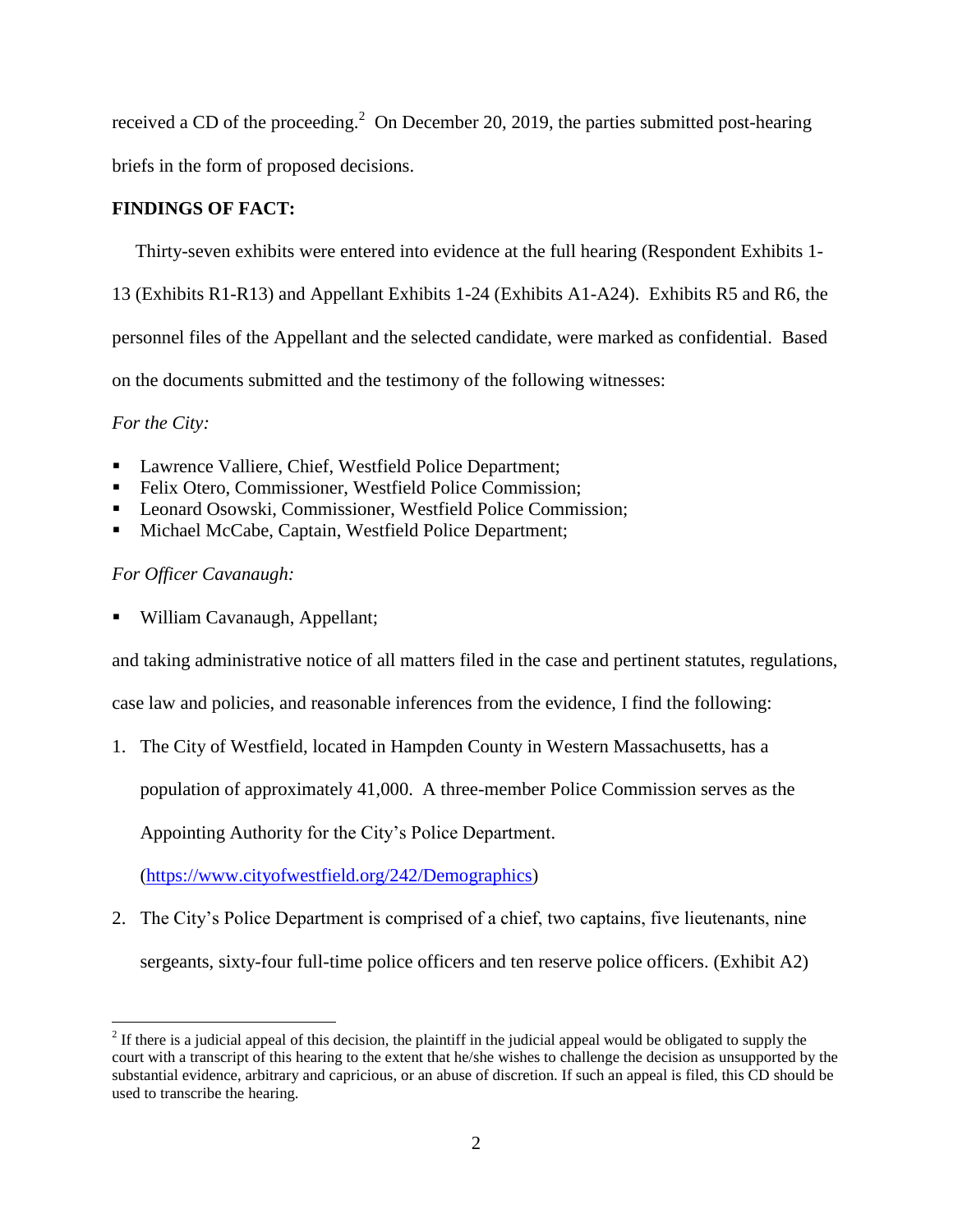- 3. Officer Cavanaugh is thirty-one years old. He has lived in Westfield for most of his life. He received a bachelor's degree and a master's degree in criminal justice from Westfield State University. He received a juris doctor from Western New England School of Law in 2012. (Testimony of Appellant)
- 4. In 2012, Officer Cavanaugh was appointed by the City as a reserve police officer. He was appointed to a permanent, full-time police officer position in 2013. (Testimony of Appellant)
- 5. Officer Cavanaugh works principally within the patrol division and, since 2016, has served as a desk officer for two of his four assigned shifts. Since 2018, Officer Cavanaugh has also served as a Field Training Officer, helping train officers right out of the Police Academy. (Testimony of Appellant)
- 6. On October 15, 2016, Officer Cavanaugh took the promotional examination for police sergeant and received a score of 81. (Stipulated Facts)
- 7. As of June 17, 2019, after other candidates were promoted in prior promotional cycles, Officer Cavanaugh was ranked first on the eligible list; the second-ranked candidate had a score of 79. (Testimony of Appellant)
- 8. Three eligible candidates, including Officer Cavanaugh, were interviewed by two members of the Westfield Police Commission. All three candidates performed well during the interviews. (Testimony of Otero and Osowski)
- 9. The two Commissioners put great weight on the recommendations of the Police Department's senior command staff, including the incoming Police Chief, whose promotion was imminent. (Testimony of Otero and Osowski)
- 10. The senior command staff unanimously recommended the second-ranked candidate. (Testimony of Otero and Osowski)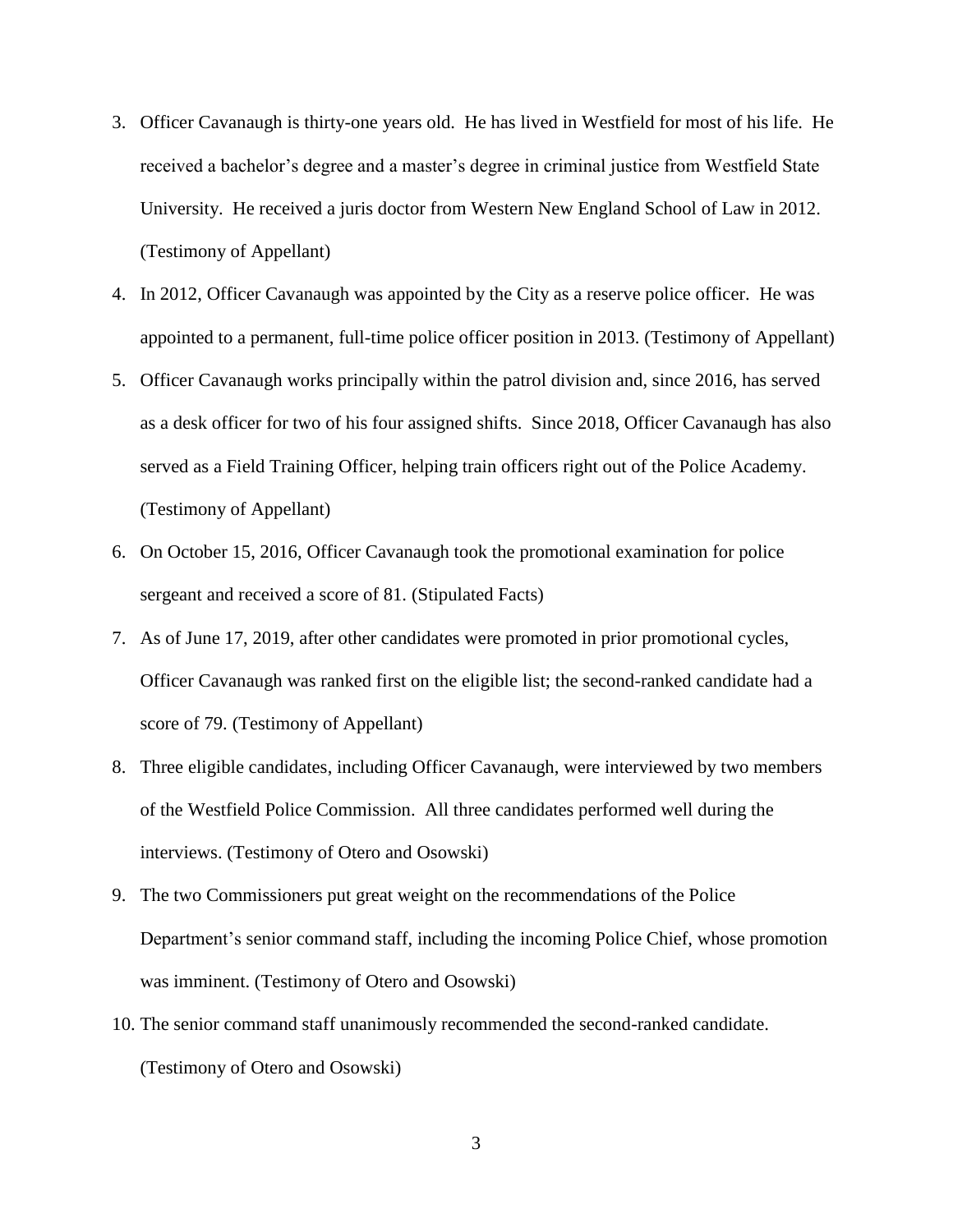11. On June 21, 2019, the Police Commission notified Officer Cavanaugh that he had been

bypassed for promotion by the second-ranked candidate. (Exhibit R11)

12. The bypass letter read as follows:

"Dear Officer Cavanaugh,

The Westfield Police Commission has been impressed with you and your credentials from the time you were first appointed as a reserve police officer on September 8, 2012 and then to a full-time police officer on September 21, 2013. All reports from commanding officer have bene positive, however, we feel that you don't have the experience and maturity level at this time and we are hoping that with a little more experience, you will mature into an excellent choice for a command position. Stay positive, circumstances can change overnight; be prepared to move forward. We are confident that you will have an excellent future with the department.

I have enclosed the bypass appeal form for your review, should you decide to appeal the appointment.

Respectfully,

Leonard M. Osowski, Police Commissioner" (Exhibit R11)

13. Captain McCabe and then-incoming Police Chief Valliere's assessment of Officer

Cavanaugh's maturity was based in part on three off-duty incidents involving alcohol.

(Testimony of Valliere and McCabe)

- 14. At the June 17, 2019 Commission meeting, Captain McCabe and Chief Valliere did not refer specifically to these off-duty issues, because they did not want to make a public record of those issues, which could potentially harm Officer Cavanaugh's future prospects. (Testimony of Valliere and McCabe)
- 15. One such incident was a 2:00 A.M. one-car crash in Southwick that occurred on August 27, 2017. Officer Cavanaugh admitted he had had 6 beers to drink in three hours earlier that evening, but testified that the alcohol was not a factor, that he had dozed off behind the wheel after a long day of work. (Testimony of Appellant; Exhibits R7 and R9)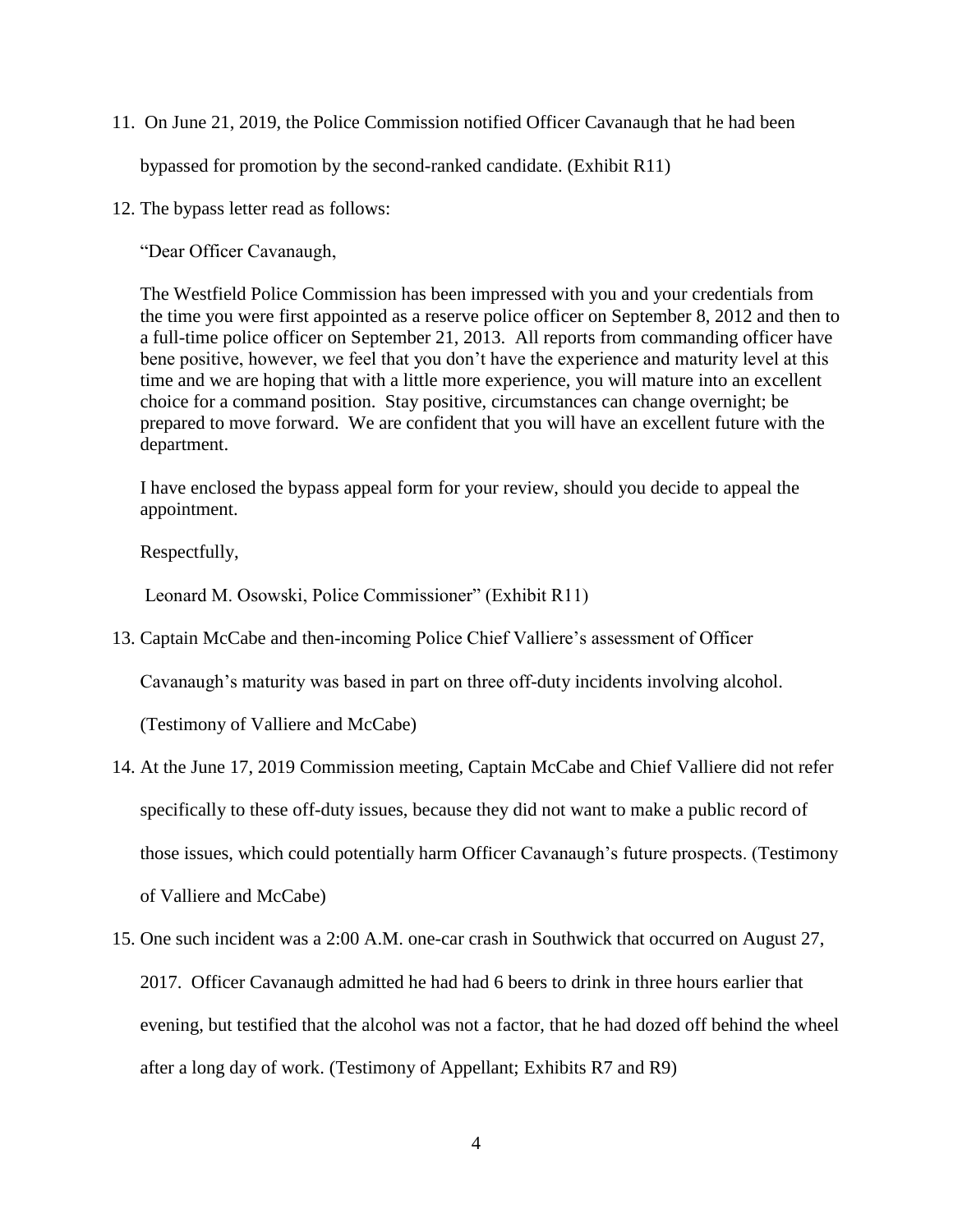- 16. Another incident occurred in December, 2017, at a bar in Agawam, Massachusetts. According to Officer Cavanaugh, he had an altercation with a bouncer, in which he identified himself as a police officer. Mr. Cavanaugh admitted he was drinking that night and took an Uber home. (Testimony of Appellant, Exhibit R9)
- 17. The third incident occurred on January 13, 2019, about six months before the June 17 Commission meeting. That night, in Westfield, Officer Cavanaugh failed to pull over when pursued by a City police cruiser. He was followed by the police cruiser to a Westfield bar, which he then entered. The officer in the cruiser called the ranking shift Sergeant, who came to the scene. The sergeant called Officer Cavanaugh out from the bar, determined that he had been drinking, after which Officer Cavanaugh was given a "courtesy ride" home. (Exhibits R8 & R9; Testimony of Officer Cavanaugh)
- 18. Captain McCabe and Chief Valliere believed these incidents reflected a lack of maturity on Officer Cavanaugh's part, causing them to conclude that Officer Cavanaugh should not be in a leadership position in the City's Police Department at that time. (Testimony of Valliere and McCabe)

### *Legal Standard*

 The fundamental purpose of the civil service system is to guard against political considerations, favoritism, and bias in governmental hiring and promotion. The commission is charged with ensuring that the system operates on "[b]asic merit principles." Massachusetts Assn. of Minority Law Enforcement Officers v. Abban, 434 Mass. 256, 259 (2001); citing Cambridge v. Civil Serv. Comm'n., 43 Mass.App.Ct. 300, 304. "Basic merit principles" means, among other things, "assuring fair treatment of all applicants and employees in all aspects of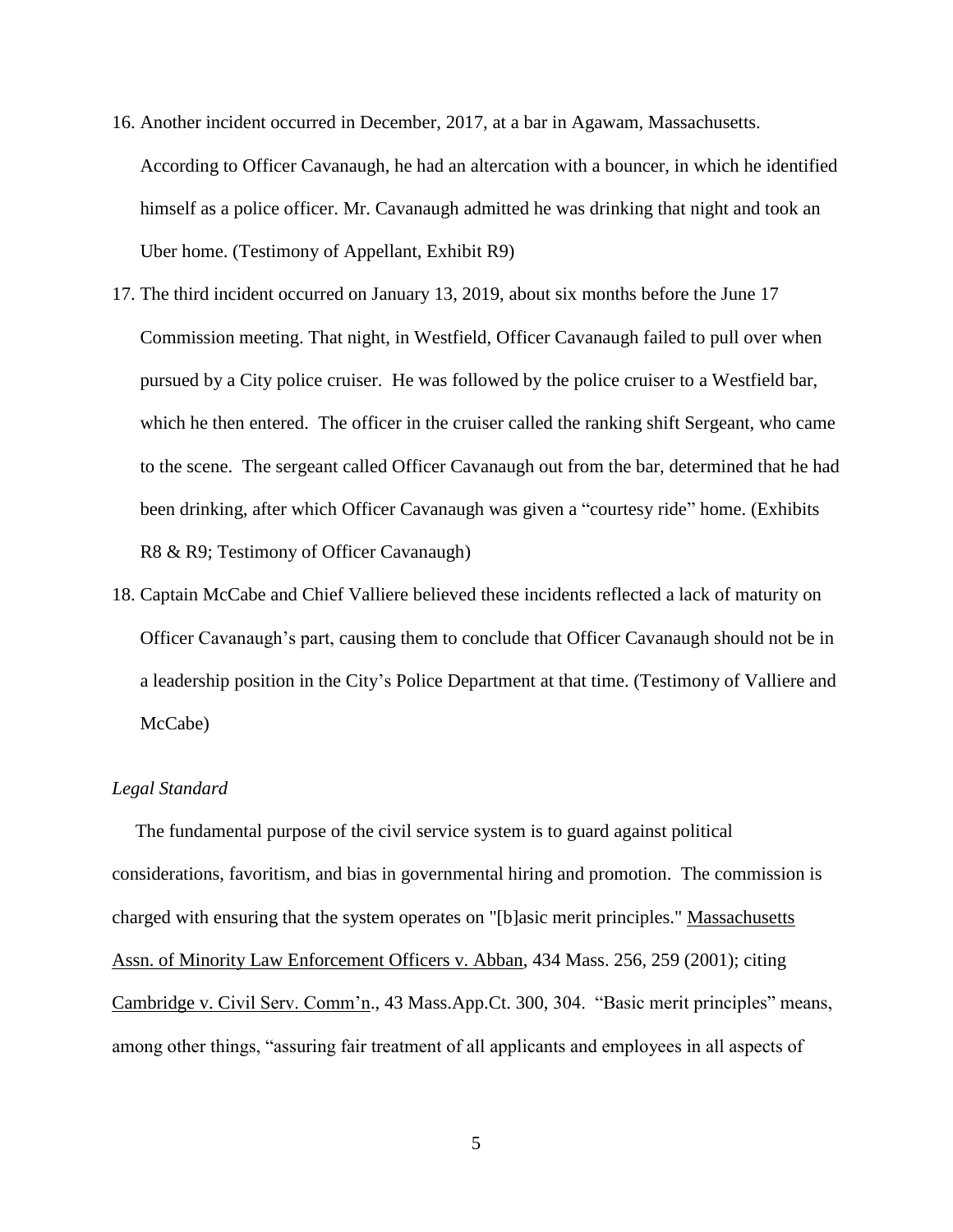personnel administration" and protecting employees from "arbitrary and capricious actions." G.L. c. 31, § 1.

 The role of the Civil Service Commission is to determine "whether the Appointing Authority has sustained its burden of proving that there was reasonable justification for the action taken by the appointing authority." Cambridge at 304. Reasonable justification means the Appointing Authority's actions were based on adequate reasons supported by credible evidence, when weighed by an unprejudiced mind, guided by common sense and by correct rules of law. Selectmen of Wakefield v. Judge of First Dist. Ct. of E. Middlesex, 262 Mass. 477, 482 (1928). Commissioners of Civil Service v. Municipal Ct. of the City of Boston, 359 Mass. 214 (1971).

 The Commission's role, while important, is relatively narrow in scope: reviewing the legitimacy and reasonableness of the appointing authority's actions (City of Beverly v. Civil Service Comm'n, 78 Mass.App.Ct. 182, 189, 190-191 (2010) citing Falmouth v. Civil Serv. Comm'n, 447 Mass. 814, 824-826 (2006) and ensuring that the appointing authority conducted an "impartial and reasonably thorough review" of the applicant. Beverly.

 The Commission owes "substantial deference" to the appointing authority's exercise of judgment in determining whether there was "reasonable justification" shown (Beverly citing Cambridge at 305, and cases cited). However, when the reasons for bypass relate to alleged misconduct, the appointing authority is entitled to such discretion "only if it demonstrates that the misconduct occurred by a preponderance of the evidence." (emphasis in original) (Boston Police Dep't v. Civ. Serv. Comm'n & Michael Gannon, 483 Mass. 461 (2019) citing Cambridge at 305.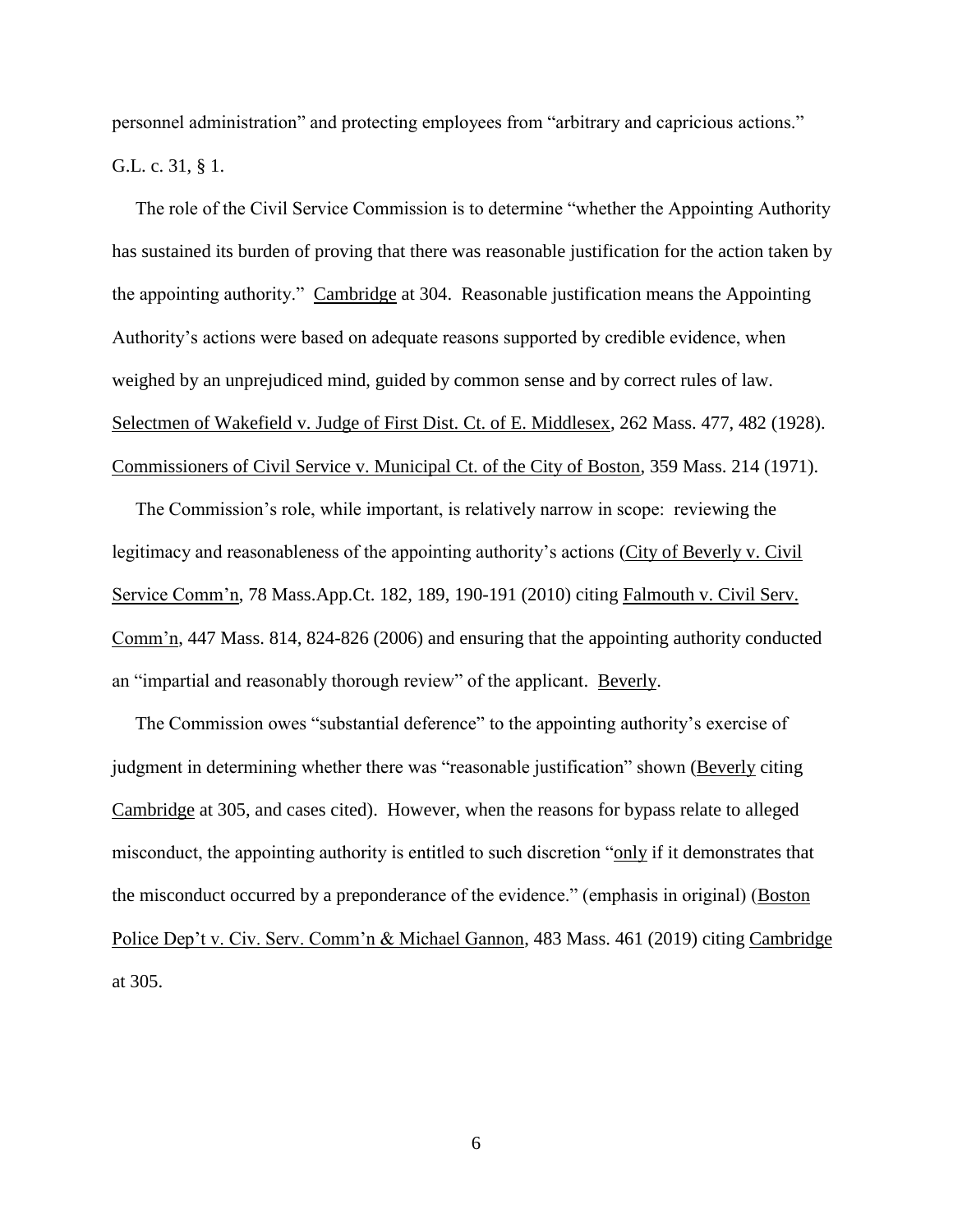#### *Analysis*

 The City has proven, by a preponderance of the evidence, that Officer Cavanaugh, through his recent actions, has shown a lack of maturity required of a superior officer, justifying their decision to bypass him for promotional appointment to police sergeant.

 The January 2019 incident, standing alone, provided the City with a valid reason to bypass Officer Cavanaugh for promotional appointment. The written reports regarding that incident, much of which Officer Cavanaugh did not contest during his testimony, paint a disturbing picture of a police officer who does not understand the high standard required of those holding his position. While intoxicated, the Appellant, driving at a high rate of speed, failed to stop for a fellow Westfield police officer who had activated the lights on his cruiser. The Appellant then pulled into the parking lot of a local bar, was dismissive of the on-duty police officer who had pulled in behind him – and then walked into the bar. The police sergeant that responded to assist the on-duty officer that night discovered a visibly intoxicated Cavanaugh who walked out of the bar and attempted to get back into the driver's side of his vehicle. Rather than administer a field sobriety test of Cavanaugh, the sergeant gave Cavanaugh a ride home.

 During his testimony before the Commission, Officer Cavanaugh didn't seem to grasp the seriousness of his actions; the fact that the January 2019 incident appeared to be part of a pattern of poor judgment while intoxicated; or that a meaningful course correction on his part is needed. Until that occurs, the City will remain justified in bypassing him for promotional appointment.

 I did not ignore or overlook the many positive attributes of Officer Cavanaugh, nor did the Police Commission. He is smart, motivated, personable and committed to a long career in law enforcement. That, however, does not outweigh the City's well-founded judgment that it would

7